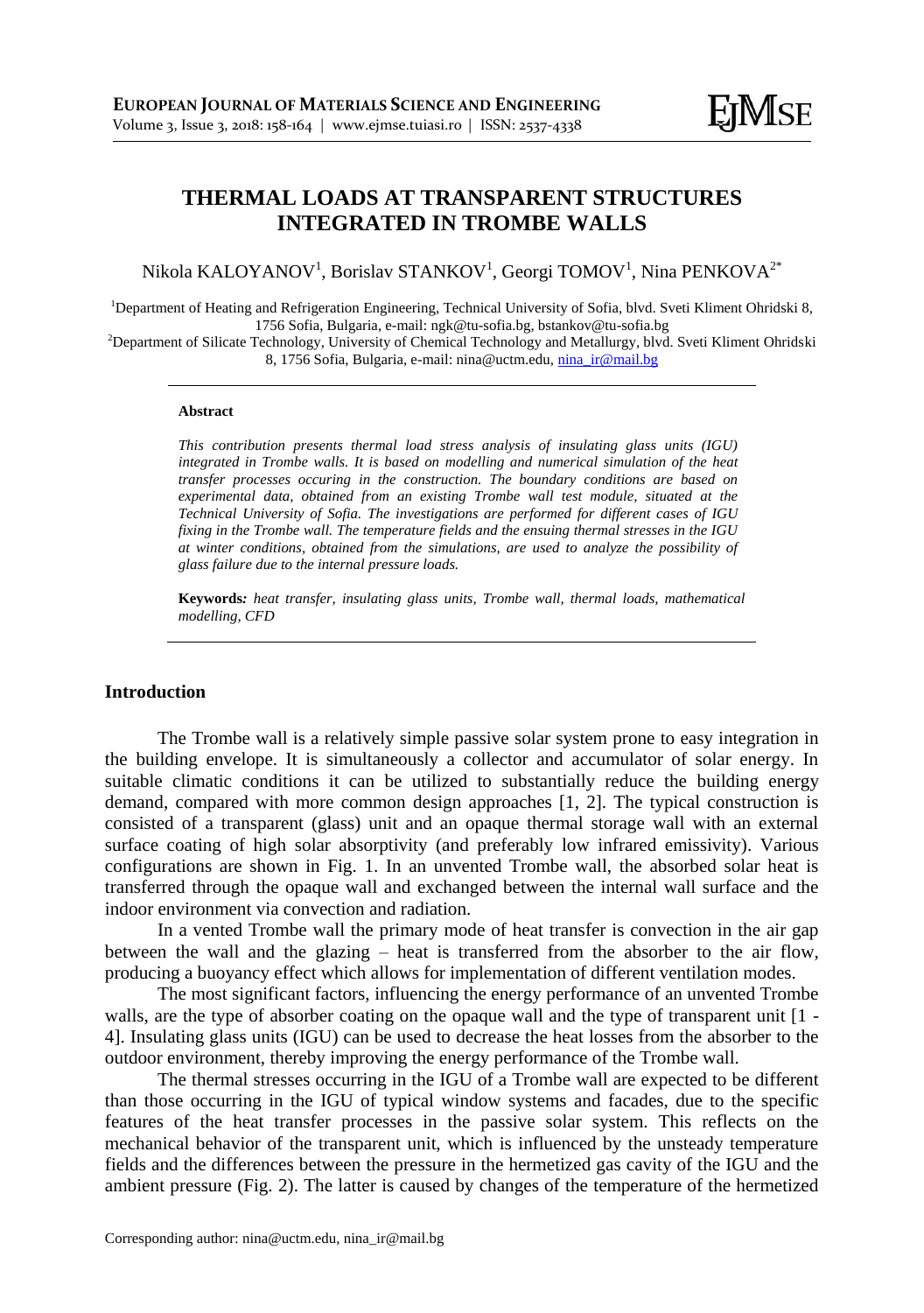gas, ΔT, altitude, ΔH, and ambient barometric pressure, Δp<sub>m</sub>, with respect to those at the time of manufacturing of the IGU [4].



**Fig. 1.** Various Trombe wall configurations [1, 2]

These internal loads result in deformations of the glass panes, which in combination with the thermo-mechanical processes can lead to glass failure. If the glass panes are not deformed and the volume of the gas cavity of the IGU is not changed, the difference between the internal and ambient pressure is equal to the so called isochoric pressure:

$$
\Delta p_{is} = C_1 \Delta T + C_2 \Delta H + \Delta p_m, \, kPa
$$
 (1)

Where:  $C_1 = 0.34$  kPa/K and  $C_2 = 0.012$  kPa/m.

Glass is an elastic material and the glass panes are deformed by the presence of internal loads. Therefore, the absolute value of the gauge pressure in the IGU cavity is lower than  $\Delta p_{is}$ , but the latter is used for sizing the IGU [4 - 6]. The terms in equation (1), depending on the changes of the ambient barometric pressure and the altitude, can be predicted according to the locations of the IGU manufacturing site and the place of installation. They do not depend on the IGU construction and the type of fixing to the façade. The pressure difference due to gas temperature change depends on these factors and varies with the ambient temperature and incident solar radiation.



**Fig. 2.** Deformations occurring in the glass panes of an IGU due to differences between the pressure of the hermetized gas p<sup>g</sup> and the local ambient pressure p<sup>a</sup>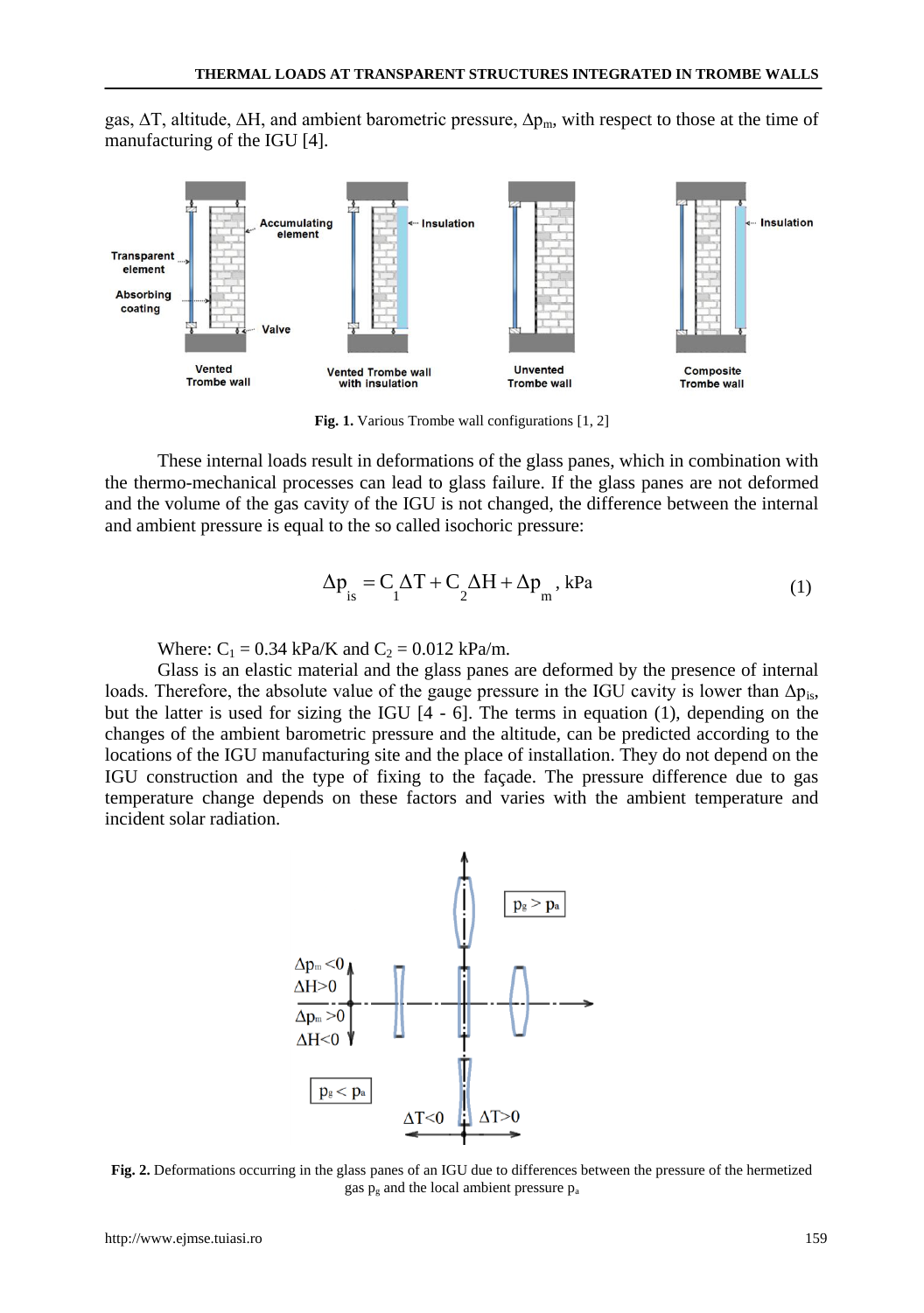Based on detailed information about the daily variation of the heat transfer rates and the ensuing mechanical behaviour of the glass panes of a double-glazed IGU, integrated in a curtain wall in Sofia, for the months with the lowest and highest ambient temperatures (January and July), it has been established that the internal load due to temperature differences will not cause defects in the glass if they are not combined with other loads [7]. This contribution presents a model-based study of the heat transfer processes and temperature fields, and the ensuing thermo-mechanical behaviour of the same IGU, integrated in an unvented Trombe wall. Results of the study are also published in [8].

### **Object of investigation**

The thermal stress analysis concerns an actual IGU, integrated in a south-oriented unvented Trombe wall, situated on a test site of the Technical University of Sofia (Fig. 3). It is equipped with a weather station and a monitoring system, which measures temperatures and air velocities in the Trombe wall construction.



**Fig. 3.** Test site at the Technical University of Sofia. Adapted from Stankov [4]

The 1088 mm x 1288 mm IGU consists of an aluminum spacer and two four-millimeterthick uncoated glass panes, separated by a 24 mm air cavity. Numerical simulations of the heat transfer in the IGU are performed for two types of fixing to the construction of the Trombe wall:

Case 1: Fixation by a PVC or metal frame with relatively small apparent width. It can be assumed that the frame does not influence heat transfer and can be excluded from the geometrical model.

Case 2 (corresponding to the real situation): Fixation in a window system by a fivechamber PVC frame with relatively high thermal resistance (Fig. 4). The influence of the frame on heat transfer in the IGU can't be neglected a priori.

During the warmer seasons (outside of the heating period), the transparent parts of the Trombe wall are shaded in order to avoid overheating of the building. For that reason, the elements of the IGU are maximally loaded due to internal loads at the minimal expected temperature in the construction. The minimal measured temperatures in the experimental module are observed in January (Stankov, 2015). The numerical simulations are performed for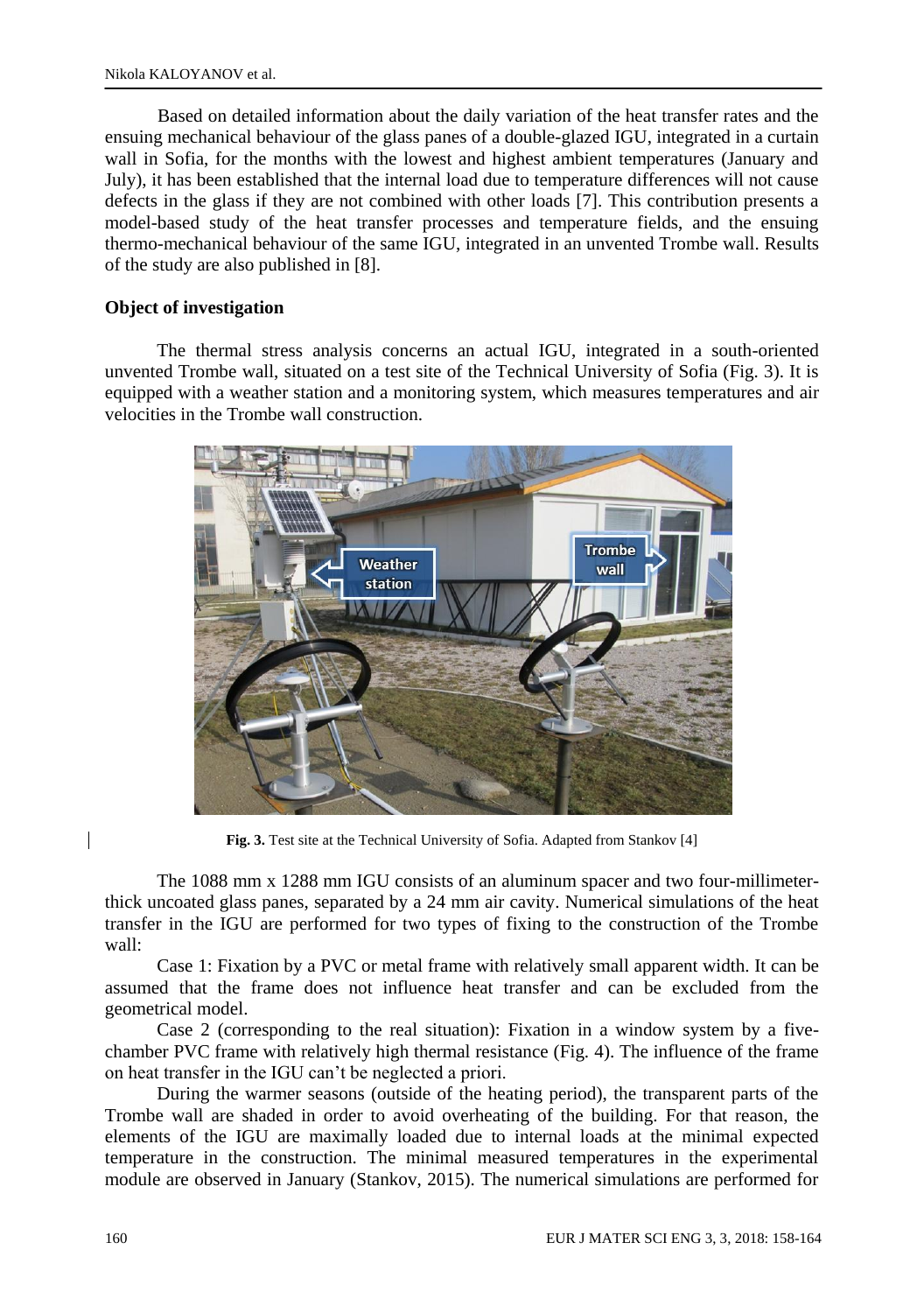two separate instances in that period when the maximal and minimal vacuum pressures in the gas cavity are expected: the hour with the lowest measured temperature (7 am) and the hour with the highest measured solar irradiance (1 pm). The average hourly values of the temperatures in the unvented air space and the coated surface of the thermal storage wall, the heat transfer coefficients and the solar irradiance, obtained from the measurements [3], are used as boundary conditions for the model.



**Fig. 4.** PVC window system with a double-glazed IGU: a)Cross-section of the frame b) Finite volume mesh

#### *CFD analysis*

Detailed information about the three-dimensional temperature, pressure and velocity fields in the IGU can be obtained by a coupled finite-volume solution of the equations below at quasi-equilibrium steady state (Penkova et al., 2017).

*Fluid domain (hermetized gas cavity in the IGU):* continuity equation, momentum equations, energy equation, turbulence model, boundary layer model.

*Solid domain (glass panes, spacer elements, sealants, solid parts of the frame):* energy equation for non-moving media.

The air in the cavities of the window frame can be modeled as solid domain with an effective thermal conductivity, representing the convective and radiative heat transfer in the construction [9]. The absorbed solar heat flux by the solid elements of the window is modeled as heat source in the energy equation. The surface-to-surface radiation heat transfer between the internal planes of the IGU is computed using the Radiosity solver method of ANSYS/CFX.

The boundary conditions reflect the convective and radiative heat transfer between the surfaces of the window system, external environment, air space and opaque wall.

*Heat flux on the external surfaces*:

$$
\dot{q}_{\ast} = h_{\mathbf{c},\mathbf{e}} \left( \mathbf{T}_{\mathbf{c}} - \mathbf{T} \right) + \sigma \varepsilon_{\mathbf{e}} \left( \mathbf{T}_{\mathbf{r},\mathbf{me}}^4 - \mathbf{T}^4 \right) + \mathbf{A}_{\mathbf{e}} \mathbf{I}_{\mathbf{s}}, \mathbf{W} \mathbf{m}^{-2}
$$
\n<sup>(2)</sup>

Where:  $h_{\text{c,se}}$ , Wm<sup>-2</sup>K<sup>-1</sup> is the convection heat transfer coefficient between the window and the outdoor environment with temperature  $T_e$ ;  $A_{se}$  – absorptance of the element. It is equal to the total absorptance of the external glass pane  $\hat{A}_1$ . I<sub>s</sub>, Wm<sup>-2</sup> is the incident solar irradiation;  $\varepsilon_{se}$  emissivity of the external surfaces;  $T_{\text{r,me}}$ ,  $K$  – mean radiation temperature of the external environment(Kumar, 2010).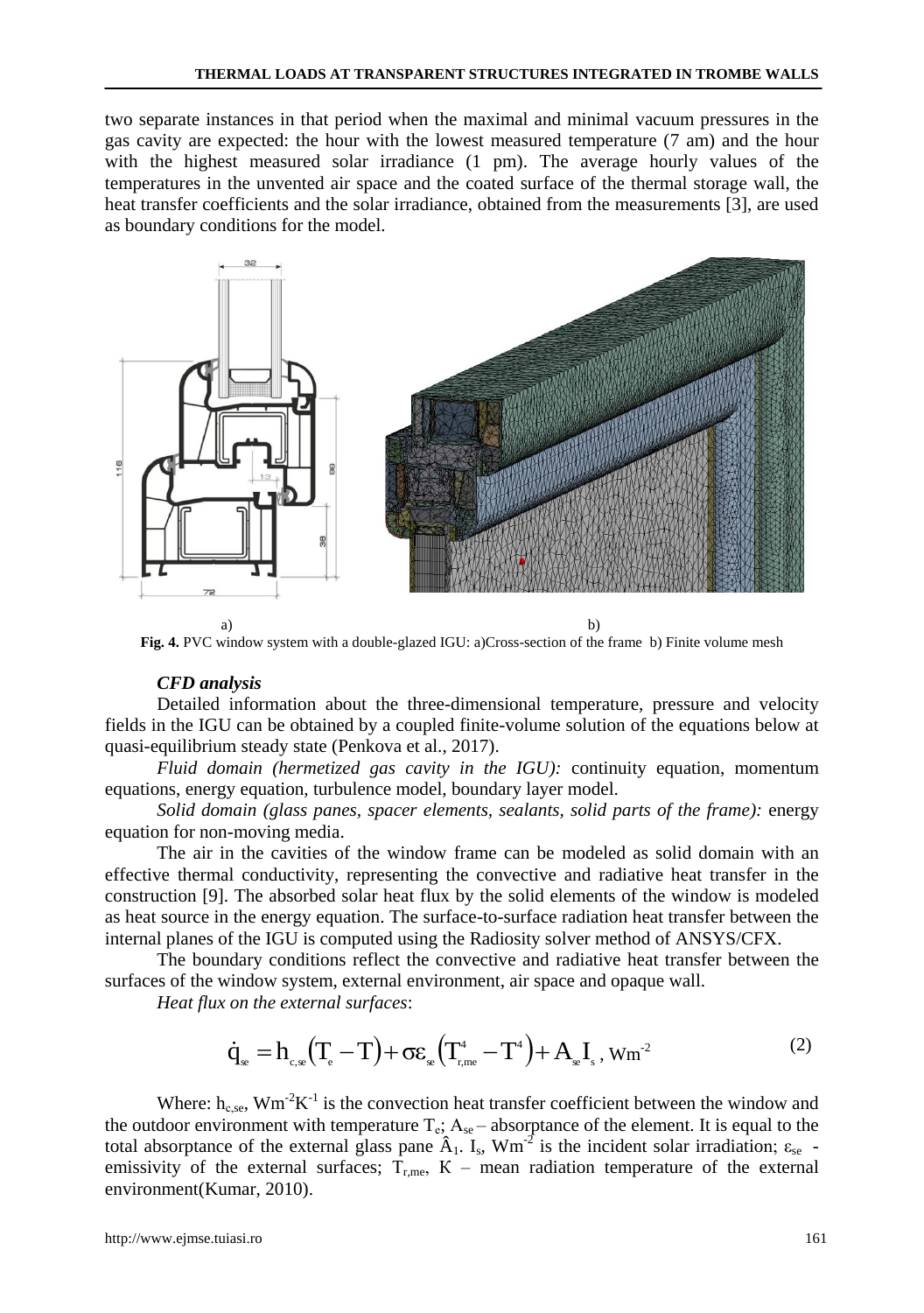*Heat flux on the internal surfaces:*

$$
\dot{\mathbf{q}}_{\rm si} = \mathbf{h}_{\rm c, si} \left( \mathbf{T}_{\rm i} - \mathbf{T} \right) + \sigma \varepsilon_{\rm si} \left( \mathbf{T}_{\rm r, mi}^4 - \mathbf{T}^4 \right), \mathbf{W} \mathbf{m}^2 \tag{3}
$$

Where:  $h_{\text{c-si}}$ , Wm<sup>-2</sup>K<sup>-1</sup> is the convection heat transfer coeffitent between the window and the air space in the Trombe wall;  $T_i$ ,  $K$  – mean temperature of the air space in the Trombe wall;  $\varepsilon_{si}$  - effective emissivity, accounting for the emissivity of the internal window surfaces and the absorbing surface of the opaque (thermal storage) wall;  $T_{r,mi}$ , K - average temperature of the absorbing surface of the opaque wall.

*Heat flux on the external surfaces of the internal glass pane of the IGU*

$$
\dot{\mathbf{q}}_{s} = \hat{\mathbf{A}}_{2} \mathbf{I}_{s} \,, \mathbf{W} \mathbf{m}^{2} \tag{4}
$$

Where:  $\hat{A}_2$  is the total absorptance of the internal glass.

The absorptances of the solid elements of the construction are: PVC frame (white):  $A_{se}= \varepsilon_{se}= \varepsilon_{si}$  =0.95; uncoated glass panes:  $\varepsilon_{se}=0.84$ ;  $\hat{A}_{1}=0.13$ ;  $\hat{A}_{2}=0.10$ ; effective internal emissivity  $\varepsilon_{si}$  =0.75 (at emissivity of the absorbing coating 0.87).

The detailed boundary conditions are shown in Table 1. They are used for numerical simulation of the heat transfer processes in the transparent unit for the examined cases. The results obtained for the internal loads are given in the same table. The temperature changes of the hermetized air in the IGU are computed with an assumed temperature of 293 К at the time of manufacturing of the unit. Pi<sub>s</sub> is computed according to  $\Delta T$  at zero  $\Delta H$  and  $\Delta p_m$ .

| <b>Conditions</b>                                                                          | <b>Case 1. IGU</b>                               | Case 2. IGU in window system                    |
|--------------------------------------------------------------------------------------------|--------------------------------------------------|-------------------------------------------------|
| January, 7:00 am.                                                                          | Average temperature of the Average               | the<br>temperature<br>οf                        |
| $T_e = 271$ K; $T_{rme} = 260$ K; $I_s = 0$ Wm <sup>-2</sup>                               | hermetized air:                                  | hermetized air:                                 |
| $T_i = 280 \text{ K}; T_{r,mi} = 282 \text{ K};$                                           | $T=274 K$                                        | $T=275 K$                                       |
| $h_{si}=1$ Wm <sup>-2</sup> K <sup>-1</sup> ; $h_{se}=20$ Wm <sup>-2</sup> K <sup>-1</sup> | $\Delta T$ = -19 K; $\Delta p_{is}$ = - 6.41 kPa | $\Delta T$ = -18 K; $\Delta p_{is}$ = -6.18 kPa |
| January, 1:00 pm.                                                                          | Average temperature of the Average temperature   | the<br>of                                       |
| $T_e = 276$ K; $T_{r, me} = 265$ K; $I_s = 500$ Wm <sup>-2</sup>                           | hermetized air:                                  | hermetized air:                                 |
| $T_i = 283K$ ; $T_{r,mi} = 286K$ ;                                                         | $T=283 K$                                        | $T = 284 K$ :                                   |
| $h_{si}=1$ Wm <sup>-2</sup> K <sup>-1</sup> ; $h_{se}=20$ Wm <sup>-2</sup> K <sup>-1</sup> | $\Delta T$ = -10 K; $\Delta p_{is}$ = -3.44 kPa  | $\Delta T = -9$ K; $\Delta p_{is} = -3.03$ kPa  |

**Table 1.** Conditions and results

Visualizations of the temperature fields in the investigated objects are shown in Fig. 5. The differences in surface temperature are negligible for all cases. The average air temperature in the IGU cavity and the corresponding  $\Delta p_{is}$  are almost equal for the examined cases. The changes of air temperature and isochoric pressure are negative. The maximal computed vacuum pressure at zero volume change of the IGU cavity is 6.41 kPa for the single unit and 6.18 kPa for the unit in window system (difference below 4 %). That will cause deformations of the glass panes and reduction of the cavity volume. This effect is expected to be more pronounced at a lack of solar radiation. The vacuum is accordingly reduced after the glass deformation.

Data from a previous analysis can be used for estimation of the expected effects [7]. It has been established that if the same IGU is part of a curtain wall in a building situated in Sofia,  $\Delta p_{is}$  equals -4,56 kPa at the lowest ambient temperatures. On the basis of a FEM analysis of the mechanical behavior of the structure, it is found that the resulting internal load does not jeopardize the integrity of the glass panels: the maximal tension stresses (approximately 13 MPa) are more than 5 times lower than the tensile strength of the glass (70 MPa). The absolute value of  $\Delta p_{is}$ , found in this study, is 1.4 times lower than the value of  $\Delta p_{is}$  established in Ivanov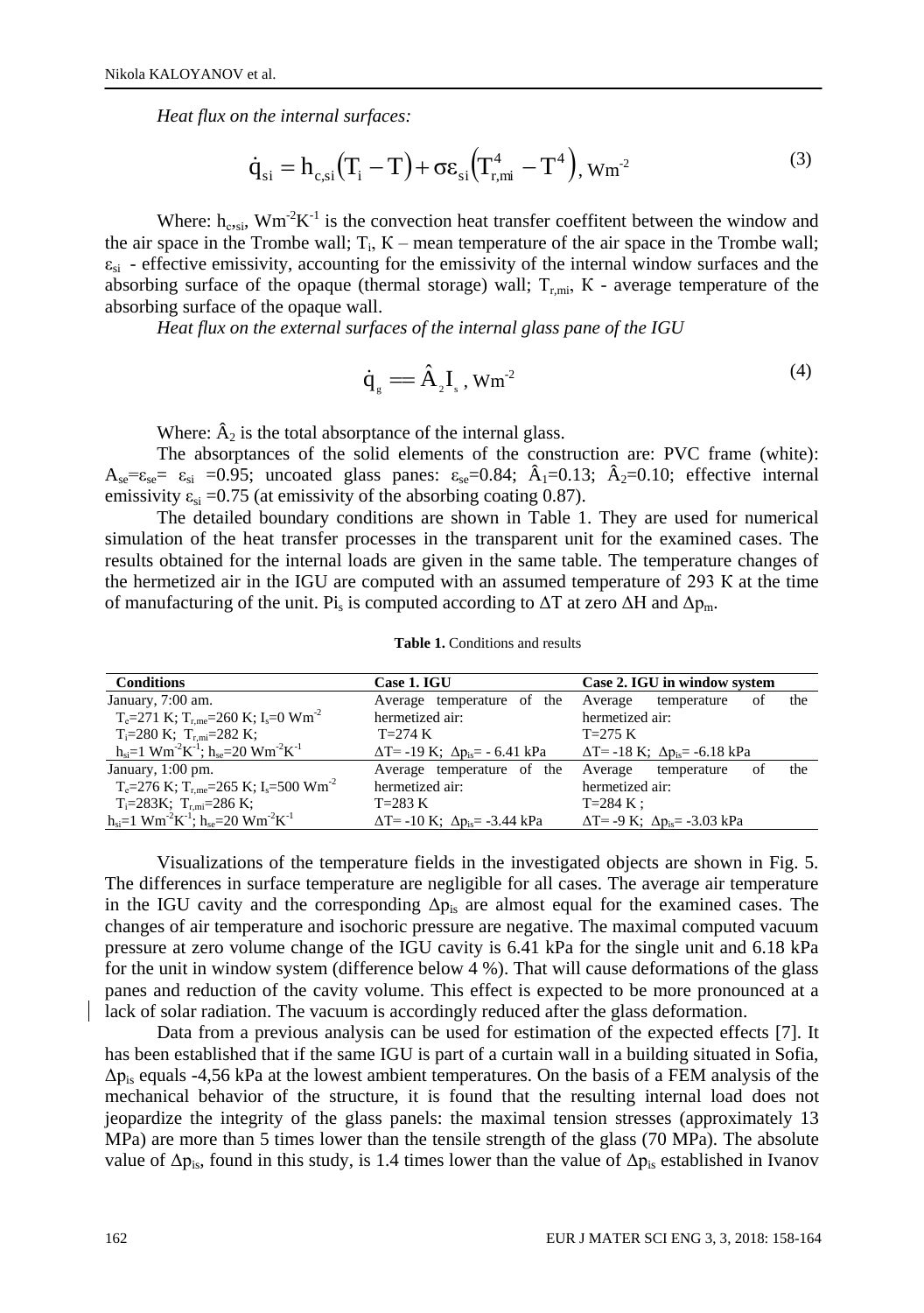[7]. If the maximal tensile stress in the glass panels increases with the same ratio, it will be approximately 4 times lower than the tensile stress in the gasss of the IGU in a curtain wall.



**Fig. 5.** Temperature fields in a single IGU (а) and window system (b) in January, 1:00 pm

## **Conclusions**

The average temperatures of the elements of insulating glass units, integrated in unvented Trombe walls, are lower and the internal loads due to temperature differences of the hermetized gas are higher, in comparison with those of IGUs in the transparent parts of building envelopes. In the climatic conditions of Sofia this internal load does not jeopardize the integrity of the glass, unless it is combined with additional internal and external loads.

#### **Acknowledgments**

This study has been performed with the financial support of project DFNI E 02/17 "Parametric analysis and estimation of the efficiency of transparent structures in solar energy utilization systems", funded by the Bulgarian Ministry of Education.

#### **References**

- [1] B. Stankov, N. Kaloyanov and G.Tomov*, Energy efficiency of the unvented Trombe wall,* **Proceedings of XX Scientific Conference with International Participation FPEPM 2015**, Technical University - Sofia, 2015, pp. 301-309.
- [2] N. Kaloyanov, G. Tomov and B. Stankov, *Modelling the heat tranfer processes in a vented Trombe wall,* **Proceedings of XX Scientific Conference with International Participation FPEPM 2015**, Technical University of Sofia, 2015, pp. 220-357.
- [3] B. Stankov, N. Kaloyanov and G. Tomov, *Solar walls for high-performance buildings,* **International Journal of Energy Production and Management,** 2017, 2(4), pp. 339–351.
- [4] B. Stankov, *Models of the heat transfer processes in passive solar systems*, PhD thesis, **Technical University of Sofiа,** 2015.
- [5] M. Feldmann, R. Kasper and collective, *Guidance for European Structural Design of Glass Components*, **Joint Research Centre Scientific and Policy Reports**, 2014.